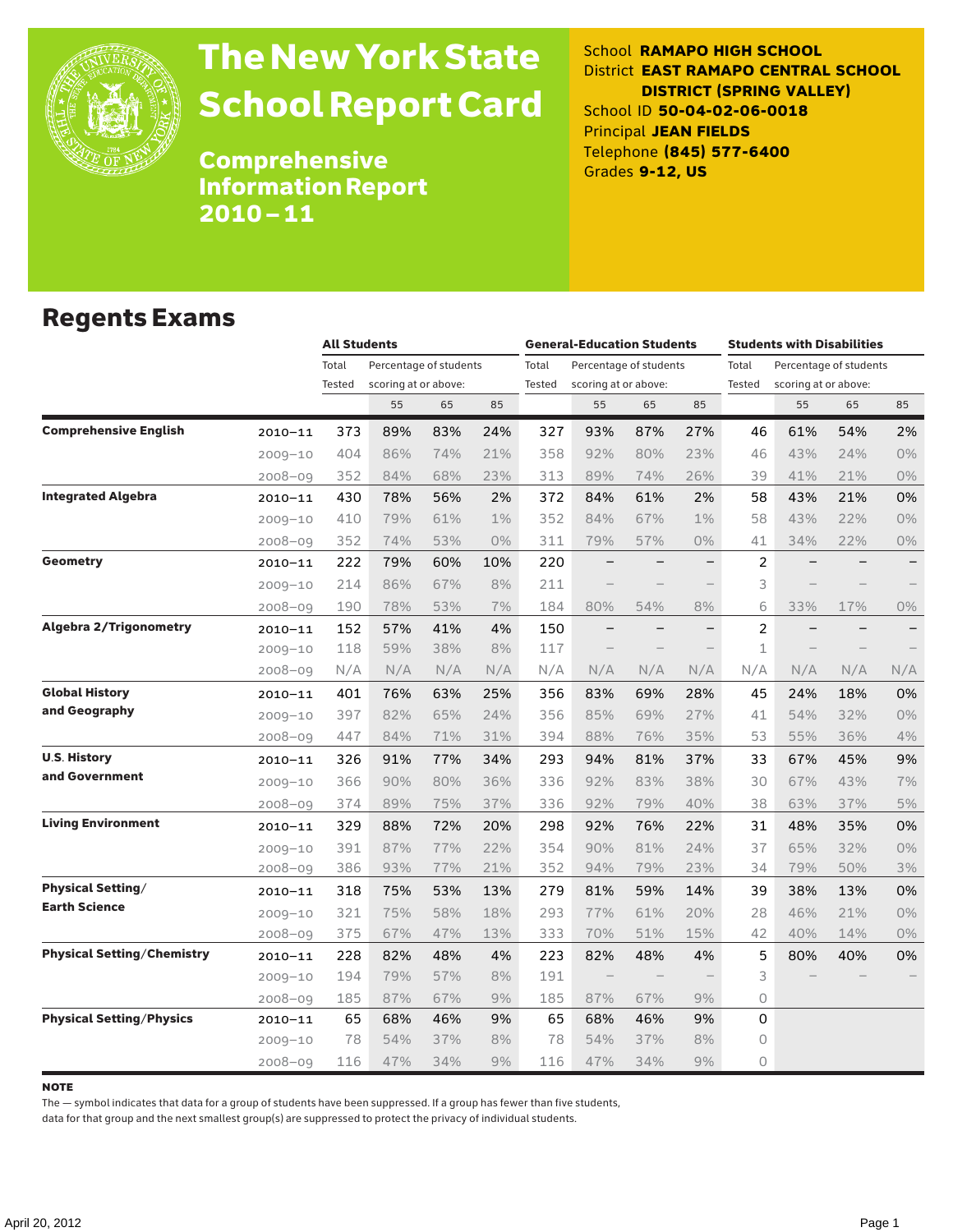### School **RAMAPO HIGH SCHOOL**<br>School ID 50-04-02-06-0018<br>(SPRING VALLEY)

### Regents Exams

|                              |             |                 | <b>All Students</b> |                                                |     |                 | <b>General-Education Students Students with Disabilities</b> |                                                |    |                 |                                                |    |    |  |  |
|------------------------------|-------------|-----------------|---------------------|------------------------------------------------|-----|-----------------|--------------------------------------------------------------|------------------------------------------------|----|-----------------|------------------------------------------------|----|----|--|--|
|                              |             | Total<br>Tested |                     | Percentage of students<br>scoring at or above: |     | Total<br>Tested |                                                              | Percentage of students<br>scoring at or above: |    | Total<br>Tested | Percentage of students<br>scoring at or above: |    |    |  |  |
|                              |             |                 | 55                  | 65                                             | 85  |                 | 55                                                           | 65                                             | 85 |                 | 55                                             | 65 | 85 |  |  |
| <b>Comprehensive French</b>  | $2010 - 11$ | 59              | 85%                 | 76%                                            | 27% | 57              |                                                              |                                                |    | $\mathfrak{p}$  |                                                |    |    |  |  |
|                              | $2009 - 10$ | 56              | 91%                 | 82%                                            | 36% | 55              |                                                              |                                                |    | $\mathbf{1}$    |                                                |    |    |  |  |
|                              | $2008 - 09$ | 59              | 98%                 | 95%                                            | 46% | 58              |                                                              |                                                |    | 1               |                                                |    |    |  |  |
| <b>Comprehensive Italian</b> | $2010 - 11$ | 0               |                     |                                                |     | 0               |                                                              |                                                |    | 0               |                                                |    |    |  |  |
|                              | $2009 - 10$ | $\circ$         |                     |                                                |     | 0               |                                                              |                                                |    | $\bigcap$       |                                                |    |    |  |  |
|                              | $2008 - 09$ | $\circ$         |                     |                                                |     | 0               |                                                              |                                                |    | $\circ$         |                                                |    |    |  |  |
| <b>Comprehensive Spanish</b> | $2010 - 11$ | 166             | 94%                 | 86%                                            | 42% | 162             |                                                              |                                                |    | 4               |                                                |    |    |  |  |
|                              | $2009 - 10$ | 187             | 97%                 | 91%                                            | 54% | 183             |                                                              |                                                |    | 4               |                                                |    |    |  |  |
|                              | $2008 - 09$ | 167             | 93%                 | 92%                                            | 62% | 163             |                                                              |                                                |    | 4               |                                                |    |    |  |  |

**NOTE** 

The — symbol indicates that data for a group of students have been suppressed. If a group has fewer than five students,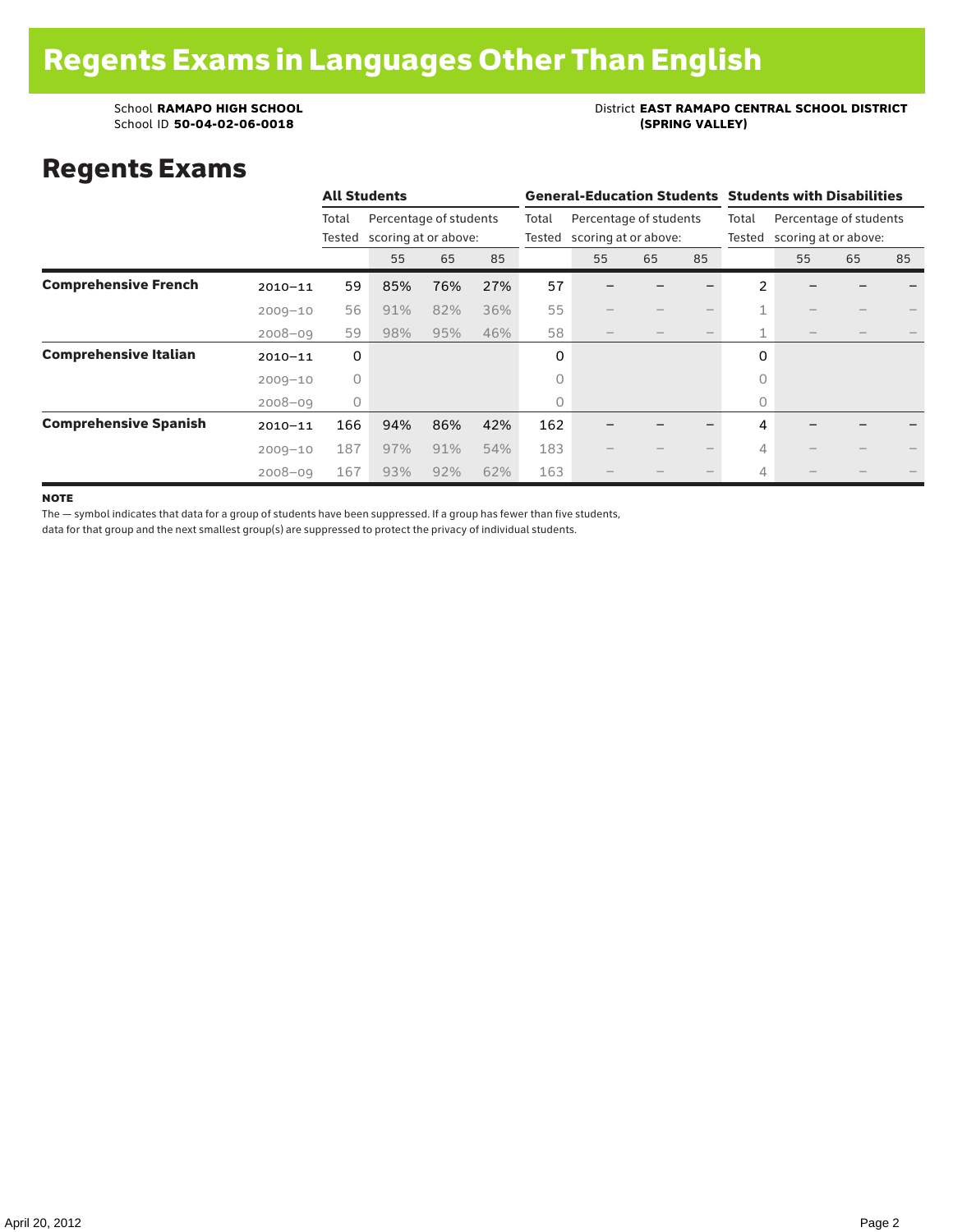# School **RAMAPO HIGH SCHOOL**<br>School ID 50-04-02-06-0018<br>(SPRING VALLEY)

### Regents Competency Tests

|                       |             | <b>All Students</b> |                  |                     |                          | <b>General-Education Students Students with Disabilities</b> |                  |  |  |
|-----------------------|-------------|---------------------|------------------|---------------------|--------------------------|--------------------------------------------------------------|------------------|--|--|
|                       |             | <b>Total Tested</b> | Percent Passing: | <b>Total Tested</b> | Percent Passing:         | <b>Total Tested</b>                                          | Percent Passing: |  |  |
| <b>Mathematics</b>    | $2010 - 11$ | 31                  | 23%              | $\mathbf{1}$        |                          | 30                                                           |                  |  |  |
|                       | $2009 - 10$ | 30                  | 27%              | 4                   |                          | 26                                                           |                  |  |  |
|                       | $2008 - 09$ | 58                  | 40%              | 1                   |                          | 57                                                           |                  |  |  |
| <b>Science</b>        | $2010 - 11$ | 31                  | 52%              | 6                   | 0%                       | 25                                                           | 64%              |  |  |
|                       | $2009 - 10$ | 30                  | 27%              | 5                   | $0\%$                    | 25                                                           | 32%              |  |  |
|                       | $2008 - 09$ | 24                  | 25%              | 0                   |                          | 24                                                           | 25%              |  |  |
| <b>Reading</b>        | $2010 - 11$ | 21                  | 24%              | 5                   | 0%                       | 16                                                           | 31%              |  |  |
|                       | $2009 - 10$ | 29                  | 62%              | 7                   | 71%                      | 22                                                           | 59%              |  |  |
|                       | $2008 - 09$ | 13                  | 38%              | $\overline{2}$      |                          | 11                                                           |                  |  |  |
| <b>Writing</b>        | $2010 - 11$ | 21                  | 95%              | 3                   | $\overline{\phantom{m}}$ | 18                                                           |                  |  |  |
|                       | $2009 - 10$ | 20                  | 95%              | 1                   |                          | 19                                                           |                  |  |  |
|                       | $2008 - 09$ | 12                  | 92%              | 1                   |                          | 11                                                           |                  |  |  |
| <b>Global Studies</b> | $2010 - 11$ | 36                  | 31%              | $\overline{1}$      | 29%                      | 29                                                           | 31%              |  |  |
|                       | $2009 - 10$ | 23                  | 22%              | 4                   |                          | 19                                                           |                  |  |  |
|                       | $2008 - 09$ | 31                  | 39%              | 6                   | 33%                      | 25                                                           | 40%              |  |  |
| <b>U.S. History</b>   | $2010 - 11$ | 20                  | 30%              | 3                   | $\qquad \qquad -$        | 17                                                           |                  |  |  |
| and Government        | $2009 - 10$ | 18                  | 39%              | 4                   |                          | 14                                                           |                  |  |  |
|                       | $2008 - 09$ | 15                  | 60%              | $\overline{2}$      |                          | 13                                                           |                  |  |  |

#### **NOTE**

The — symbol indicates that data for a group of students have been suppressed. If a group has fewer than five students,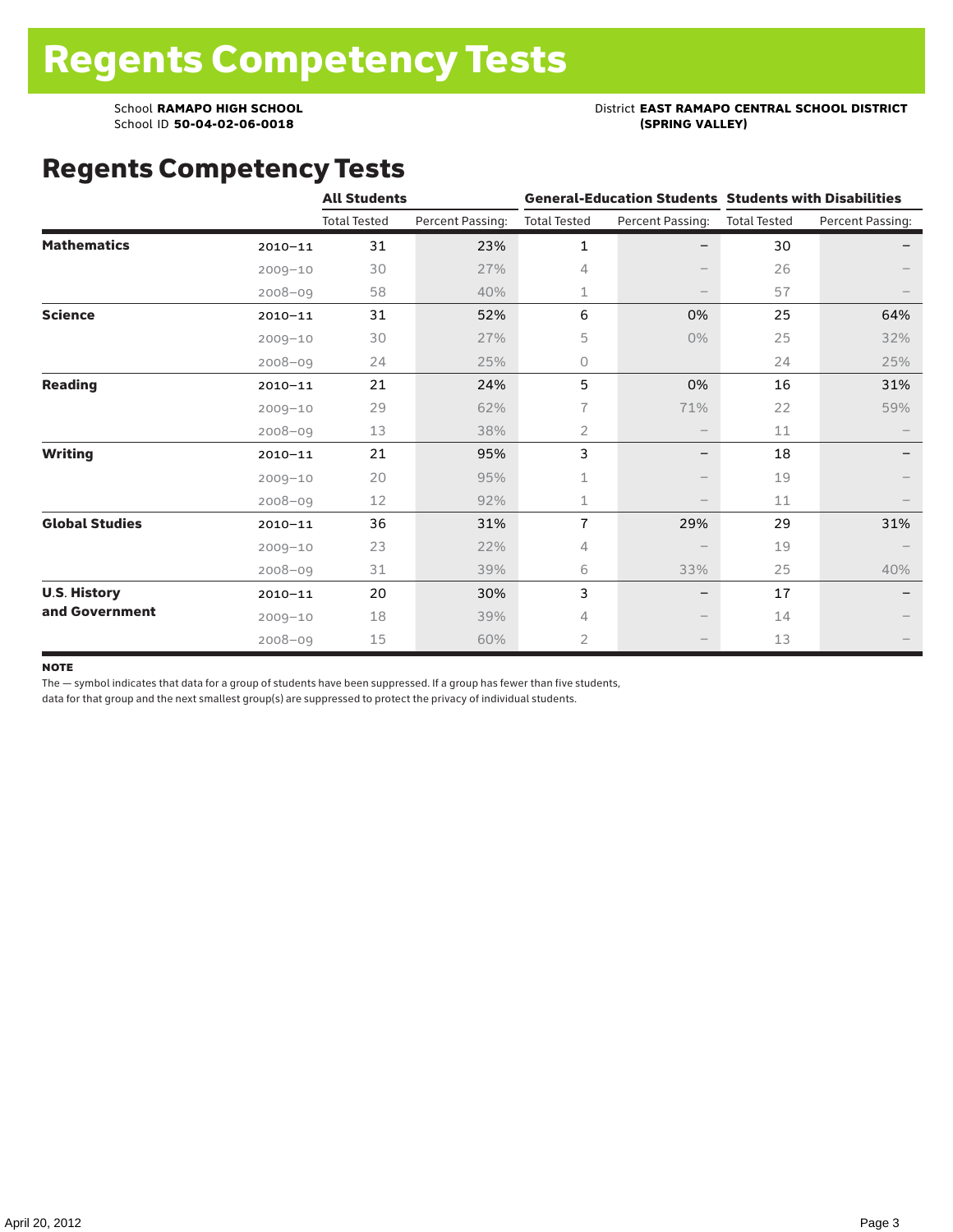School **RAMAPO HIGH SCHOOL**<br>School ID 50-04-02-06-0018<br>(SPRING VALLEY)

#### New York State English as a Second Language Achievement Test (NYSESLAT)

|                  |             |       | <b>All Students</b>               |                             |     |       |                | <b>General-Education Students</b> |                                   |     |       | <b>Students with Disabilities</b> |                                   |                     |     |       |
|------------------|-------------|-------|-----------------------------------|-----------------------------|-----|-------|----------------|-----------------------------------|-----------------------------------|-----|-------|-----------------------------------|-----------------------------------|---------------------|-----|-------|
|                  |             | Total |                                   | Percent of students scoring |     |       | Total          |                                   | Percent of students scoring       |     |       | Total                             | Percent of students scoring       |                     |     |       |
|                  |             |       | Tested in each performance level: |                             |     |       |                |                                   | Tested in each performance level: |     |       |                                   | Tested in each performance level: |                     |     |       |
|                  |             |       |                                   | Begin. Interm. Adv.         |     | Prof. |                |                                   | Begin. Interm. Adv.               |     | Prof. |                                   |                                   | Begin. Interm. Adv. |     | Prof. |
| <b>Listening</b> | $2010 - 11$ | 0     |                                   |                             |     |       | 0              |                                   |                                   |     |       | 0                                 |                                   |                     |     |       |
| and Speaking     | $2009 - 10$ | 0     |                                   |                             |     |       | $\circ$        |                                   |                                   |     |       | $\circ$                           |                                   |                     |     |       |
| $(Grades K-1)$   | $2008 - 09$ | 0     |                                   |                             |     |       | 0              |                                   |                                   |     |       | 0                                 |                                   |                     |     |       |
| <b>Reading</b>   | $2010 - 11$ | 0     |                                   |                             |     |       | 0              |                                   |                                   |     |       | 0                                 |                                   |                     |     |       |
| and Writing      | $2009 - 10$ | 0     |                                   |                             |     |       | 0              |                                   |                                   |     |       | 0                                 |                                   |                     |     |       |
| $(Grades K-1)$   | $2008 - 09$ | 0     |                                   |                             |     |       | 0              |                                   |                                   |     |       | 0                                 |                                   |                     |     |       |
| <b>Listening</b> | $2010 - 11$ | 0     |                                   |                             |     |       | 0              |                                   |                                   |     |       | 0                                 |                                   |                     |     |       |
| and Speaking     | $2009 - 10$ | 0     |                                   |                             |     |       | $\circ$        |                                   |                                   |     |       | 0                                 |                                   |                     |     |       |
| $(Grades 2-4)$   | $2008 - 09$ | 0     |                                   |                             |     |       | $\overline{O}$ |                                   |                                   |     |       | $\overline{O}$                    |                                   |                     |     |       |
| Reading          | $2010 - 11$ | 0     |                                   |                             |     |       | 0              |                                   |                                   |     |       | 0                                 |                                   |                     |     |       |
| and Writing      | $2009 - 10$ | 0     |                                   |                             |     |       | $\circ$        |                                   |                                   |     |       | 0                                 |                                   |                     |     |       |
| $(Grades 2-4)$   | $2008 - 09$ | 0     |                                   |                             |     |       | 0              |                                   |                                   |     |       | 0                                 |                                   |                     |     |       |
| Listening        | $2010 - 11$ | 0     |                                   |                             |     |       | 0              |                                   |                                   |     |       | 0                                 |                                   |                     |     |       |
| and Speaking     | $2009 - 10$ | 0     |                                   |                             |     |       | $\circ$        |                                   |                                   |     |       | 0                                 |                                   |                     |     |       |
| $(Grades 5-6)$   | $2008 - 09$ | 0     |                                   |                             |     |       | 0              |                                   |                                   |     |       | 0                                 |                                   |                     |     |       |
| <b>Reading</b>   | $2010 - 11$ | 0     |                                   |                             |     |       | 0              |                                   |                                   |     |       | 0                                 |                                   |                     |     |       |
| and Writing      | $2009 - 10$ | 0     |                                   |                             |     |       | 0              |                                   |                                   |     |       | 0                                 |                                   |                     |     |       |
| $(Grades 5-6)$   | $2008 - 09$ | 0     |                                   |                             |     |       | 0              |                                   |                                   |     |       | 0                                 |                                   |                     |     |       |
| <b>Listening</b> | $2010 - 11$ | 0     |                                   |                             |     |       | 0              |                                   |                                   |     |       | 0                                 |                                   |                     |     |       |
| and Speaking     | $2009 - 10$ | 0     |                                   |                             |     |       | $\circ$        |                                   |                                   |     |       | $\circ$                           |                                   |                     |     |       |
| $(Grades 7-8)$   | $2008 - 09$ | 27    | 48%                               | 48%                         | 4%  | 0%    | 27             | 48%                               | 48%                               | 4%  | 0%    | 0                                 |                                   |                     |     |       |
| <b>Reading</b>   | $2010 - 11$ | 0     |                                   |                             |     |       | 0              |                                   |                                   |     |       | 0                                 |                                   |                     |     |       |
| and Writing      | $2009 - 10$ | 0     |                                   |                             |     |       | $\circ$        |                                   |                                   |     |       | $\circ$                           |                                   |                     |     |       |
| $(Grades 7-8)$   | $2008 - 09$ | 27    | 85%                               | 11%                         | 4%  | 0%    | 27             | 85%                               | 11%                               | 4%  | 0%    | 0                                 |                                   |                     |     |       |
| Listening        | $2010 - 11$ | 165   | 8%                                | 24%                         | 21% | 48%   | 150            | 9%                                | 25%                               | 21% | 45%   | 15                                | 0%                                | 7%                  | 13% | 80%   |
| and Speaking     | $2009 - 10$ | 181   | 8%                                | 22%                         | 24% | 46%   | 168            | 9%                                | 23%                               | 24% | 45%   | 13                                | $0\%$                             | 8%                  | 31% | 62%   |
| $(Grades 9-12)$  | $2008 - 09$ | 133   | 2%                                | 18%                         | 33% | 47%   | 125            | $1\%$                             | 19%                               | 34% | 46%   | 8                                 | 13%                               | 0%                  | 13% | 75%   |
| <b>Reading</b>   | $2010 - 11$ | 166   | 16%                               | 48%                         | 21% | 15%   | 151            | 17%                               | 46%                               | 21% | 17%   | 15                                | 7%                                | 67%                 | 27% | 0%    |
| and Writing      | $2009 - 10$ | 181   | 14%                               | 46%                         | 22% | 17%   | 168            | 14%                               | 45%                               | 23% | 18%   | 13                                | 15%                               | 62%                 | 15% | 8%    |
| (Grades 9–12)    | $2008 - 09$ | 133   | 4%                                | 47%                         | 35% | 14%   | 125            | 4%                                | 47%                               | 34% | 14%   | 8                                 | 0%                                | 50%                 | 50% | $0\%$ |

#### note

The — symbol indicates that data for a group of students have been suppressed. If a group has fewer than five students,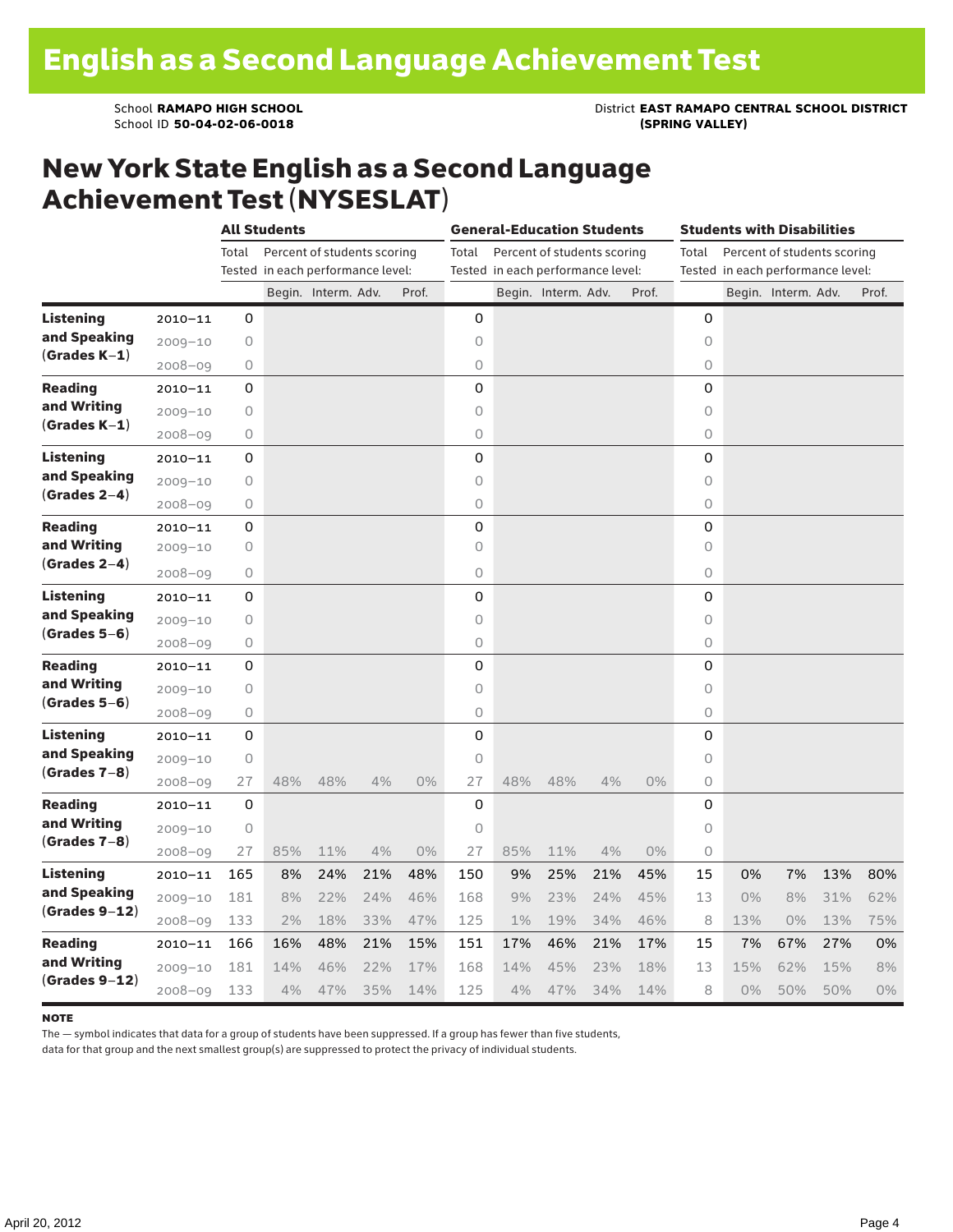### 2007 Total Cohort Performance on Regents Exams After Four Years

|                                        | <b>All Students</b> |                                    |     |              |  | <b>General-Education Students</b> |                                                                    |     |              |  | <b>Students with Disabilities</b> |                                                            |     |              |  |
|----------------------------------------|---------------------|------------------------------------|-----|--------------|--|-----------------------------------|--------------------------------------------------------------------|-----|--------------|--|-----------------------------------|------------------------------------------------------------|-----|--------------|--|
|                                        | ohort<br>o,<br>ごこ   | Percentage of<br>students scoring: |     |              |  |                                   | ohort<br>Jio.<br>Percentage of<br>屲<br>students scoring:<br>$\cup$ |     |              |  |                                   | Cohort<br>rollm<br>Percentage of<br>로<br>students scoring: |     |              |  |
|                                        |                     | $55 - 64$                          |     | 65-84 85-100 |  |                                   | $55 - 64$                                                          |     | 65-84 85-100 |  |                                   | $55 - 64$                                                  |     | 65-84 85-100 |  |
| <b>Global History</b><br>and Geography | 350                 | 4%                                 | 39% | 37%          |  | 315                               | 3%                                                                 | 41% | 41%          |  | 35                                | 14%                                                        | 20% | 0%           |  |
| <b>U.S. History</b><br>and Government  | 350                 | 7%                                 | 39% | 35%          |  | 315                               | 5%                                                                 | 41% | 39%          |  | 35                                | 17%                                                        | 17% | 0%           |  |
| <b>Science</b>                         | 350                 | 5%                                 | 52% | 25%          |  | 315                               | 3%                                                                 | 57% | 28%          |  | 35                                | 23%                                                        | 11% | 0%           |  |

### New York State Alternate Assessments (NYSAA) 2010–11

|                        |                                     | <b>All Students</b> |   |   |   |  |  |  |  |  |
|------------------------|-------------------------------------|---------------------|---|---|---|--|--|--|--|--|
|                        | Number of students scoring<br>Total |                     |   |   |   |  |  |  |  |  |
|                        |                                     | Tested at Level:    |   |   |   |  |  |  |  |  |
|                        |                                     | 1                   | 2 | 3 | 4 |  |  |  |  |  |
| <b>Secondary Level</b> |                                     |                     |   |   |   |  |  |  |  |  |
| English Language Arts  | 1                                   |                     |   |   |   |  |  |  |  |  |
| <b>Mathematics</b>     | 1                                   |                     |   |   |   |  |  |  |  |  |
| Social Studies         | 1                                   |                     |   |   |   |  |  |  |  |  |
| Science                | 1                                   |                     |   |   |   |  |  |  |  |  |

The New York State Alternate Assessment (NYSAA) is for students with severe cognitive disabilities. Results for students taking the NYSAA in English language arts, mathematics, and science at the elementary and middle levels are available in the *Accountability and Overview Report* part of *The New York State Report Card*.

#### **NOTE**

The — symbol indicates that data for a group of students have been suppressed. If a group has fewer than five students,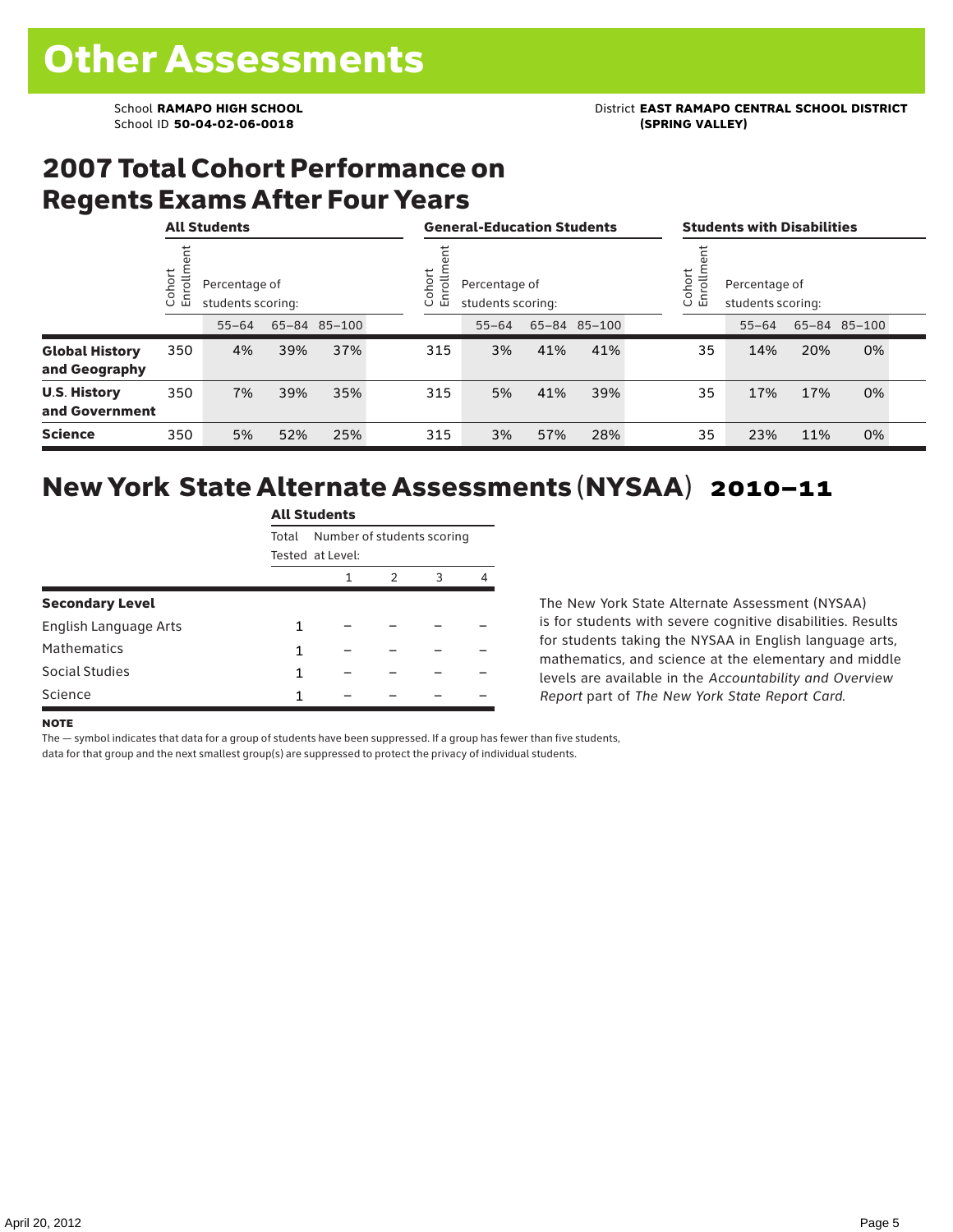# School **RAMAPO HIGH SCHOOL**<br>School ID 50-04-02-06-0018<br>(SPRING VALLEY)

# High School Completers

|                                    |             | <b>All Students</b>   |                            |                       | <b>General-Education Students</b> | <b>Students with Disabilities</b> |                            |  |  |
|------------------------------------|-------------|-----------------------|----------------------------|-----------------------|-----------------------------------|-----------------------------------|----------------------------|--|--|
|                                    |             | Number<br>of Students | Percentage<br>of Graduates | Number<br>of Students | Percentage<br>of Graduates        | Number<br>of Students             | Percentage<br>of Graduates |  |  |
| <b>Total Graduates</b>             | $2010 - 11$ | 310                   |                            | 294                   |                                   | 16                                |                            |  |  |
|                                    | $2009 - 10$ | 305                   |                            | 280                   |                                   | 25                                |                            |  |  |
|                                    | $2008 - 09$ | 311                   |                            | 289                   |                                   | 22                                |                            |  |  |
| <b>Receiving a Regents Diploma</b> | $2010 - 11$ | 238                   | 77%                        | 236                   | 80%                               | 2                                 | 13%                        |  |  |
|                                    | $2009 - 10$ | 225                   | 74%                        | 219                   | 78%                               | 6                                 | 24%                        |  |  |
|                                    | $2008 - 09$ | 225                   | 72%                        | 220                   | 76%                               | 5                                 | 23%                        |  |  |
| <b>Receiving a Regents Diploma</b> | $2010 - 11$ | 76                    | 25%                        | 76                    | 26%                               | $\Omega$                          | 0%                         |  |  |
| with Advanced Designation          | $2009 - 10$ | 81                    | 27%                        | 81                    | 29%                               | 0                                 | $0\%$                      |  |  |
|                                    | $2008 - 09$ | 52                    | 17%                        | 52                    | 18%                               | 0                                 | $0\%$                      |  |  |
| <b>Receiving an</b>                | $2010 - 11$ | 9                     | N/A                        | 0                     |                                   | 9                                 | N/A                        |  |  |
| <b>Individualized Education</b>    | $2009 - 10$ | 10                    | N/A                        | $\Omega$              |                                   | 10                                | N/A                        |  |  |
| Program (IEP) Diploma              | $2008 - 09$ | 6                     | N/A                        | $\circ$               |                                   | 6                                 | N/A                        |  |  |

NOTE Students receiving Regents diplomas and Regents diplomas with advanced designation are considered graduates; recipients of IEP diplomas are not.

## High School Noncompleters

|                                      |             | <b>All Students</b>   |                           |                       | <b>General-Education Students</b> | <b>Students with Disabilities</b> |                           |  |
|--------------------------------------|-------------|-----------------------|---------------------------|-----------------------|-----------------------------------|-----------------------------------|---------------------------|--|
|                                      |             | Number<br>of Students | Percentage<br>of Students | Number<br>of Students | Percentage<br>of Students         | Number<br>of Students             | Percentage<br>of Students |  |
| <b>Dropped Out</b>                   | $2010 - 11$ | 81                    | 6%                        | 80                    | 7%                                | 1                                 | 1%                        |  |
|                                      | $2009 - 10$ | 65                    | 5%                        | 65                    | 5%                                | 0                                 | $0\%$                     |  |
|                                      | $2008 - 09$ | 82                    | 6%                        | 80                    | 6%                                | 2                                 | $1\%$                     |  |
| Entered Approved High School 2010-11 |             | 0                     | 0%                        | 0                     | 0%                                | 0                                 | 0%                        |  |
| <b>Equivalency Preparation</b>       | $2009 - 10$ | 0                     | $0\%$                     | 0                     | $0\%$                             | 0                                 | $0\%$                     |  |
| Program                              | $2008 - 09$ | 0                     | $0\%$                     | 0                     | $0\%$                             | 0                                 | $0\%$                     |  |
| <b>Total Noncompleters</b>           | $2010 - 11$ | 81                    | 6%                        | 80                    | 7%                                | $\mathbf{1}$                      | 1%                        |  |
|                                      | $2009 - 10$ | 65                    | 5%                        | 65                    | 5%                                | 0                                 | $0\%$                     |  |
|                                      | $2008 - 09$ | 82                    | 6%                        | 80                    | 6%                                | $\overline{2}$                    | $1\%$                     |  |

# Post-secondary Plans of 2010–11 Completers

|                                | <b>All Students</b>   |                           |                       | <b>General-Education Students</b> | <b>Students with Disabilities</b> |                           |  |  |
|--------------------------------|-----------------------|---------------------------|-----------------------|-----------------------------------|-----------------------------------|---------------------------|--|--|
|                                | Number<br>of Students | Percentage<br>of Students | Number<br>of Students | Percentage<br>of Students         | Number<br>of Students             | Percentage<br>of Students |  |  |
| <b>To 4-year College</b>       | 130                   | 41%                       | 130                   | 44%                               | 0                                 | 0%                        |  |  |
| <b>To 2-year College</b>       | 149                   | 47%                       | 135                   | 46%                               | 14                                | 56%                       |  |  |
| <b>To Other Post-secondary</b> | 5                     | 2%                        | $\overline{4}$        | 1%                                |                                   | 4%                        |  |  |
| To the Military                | 4                     | 1%                        | 3                     | 1%                                |                                   | 4%                        |  |  |
| <b>To Employment</b>           | 8                     | 3%                        |                       | 1%                                | 5                                 | 20%                       |  |  |
| <b>To Adult Services</b>       |                       | 1%                        | 0                     | 0%                                | ົ                                 | 8%                        |  |  |
| <b>To Other Known Plans</b>    | າ                     | 1%                        | າ                     | 1%                                | 0                                 | 0%                        |  |  |
| <b>Plan Unknown</b>            | 19                    | 6%                        | 17                    | 6%                                |                                   | 8%                        |  |  |